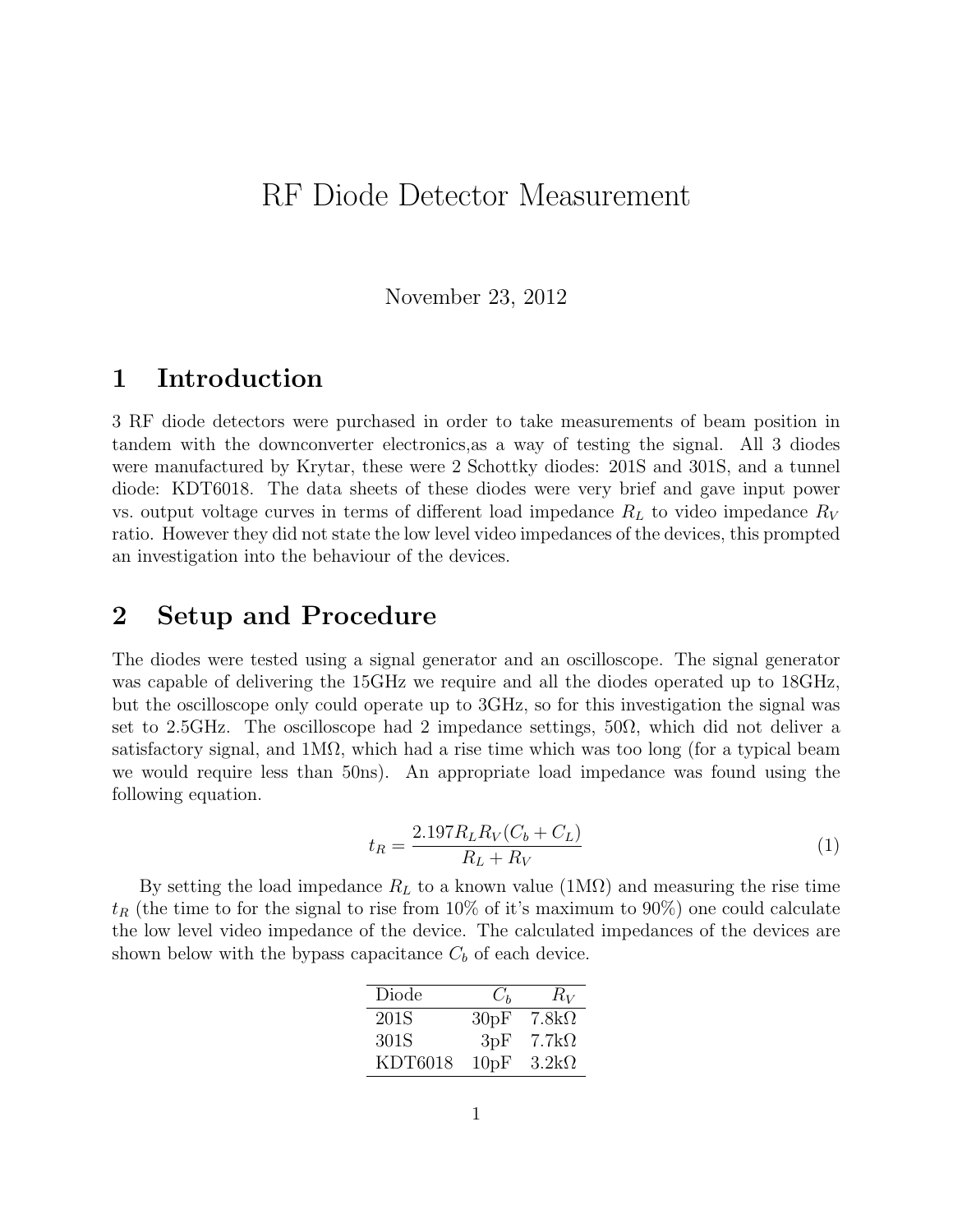These video impedances were then put back into the above equation to determine a load impedance to give an adequate rise time of 40ns. Rather than using a specific load impedance for each device a general impedance of  $150\Omega$  was used. These resulted in rise times of 40-50ns for the 2 Schottky diodes and 40ns for the tunnel diode.

## 3 Results

The output voltage was measured for each diode at various input powers for 3 different load impedances (1MΩ, 1500Ω, 150Ω). These were plotted as shown in figures 1 - 3.



Figure 1: Output voltage vs. input power for the 201S diode.

Decreasing the load impedance decreases the rise time but it also reduces the output signal. This can be seen in the plots as the green curve which corresponds to the  $150\Omega$  load impedance (labelled in the plots as an impedance ratio to conform with the plots in the data sheet) has the lowest signal. The 2 Schottky diodes have very similar curves with the output values being almost identical for given input powers. They also seem to correspond well with the curves found in their data sheets (although the impedances expressed as ratios make it difficult to compare exactly). The tunnel diode appears to give a better signal level for a given input power level compared to the Schottky diodes as well as having a slightly better rise time for a given  $R_L$ .

## 4 Expected Signals

After the output levels of the diodes were measured, they needed to be evaluated for the signals expected from the pickup. The signal levels from both the position and reference cavity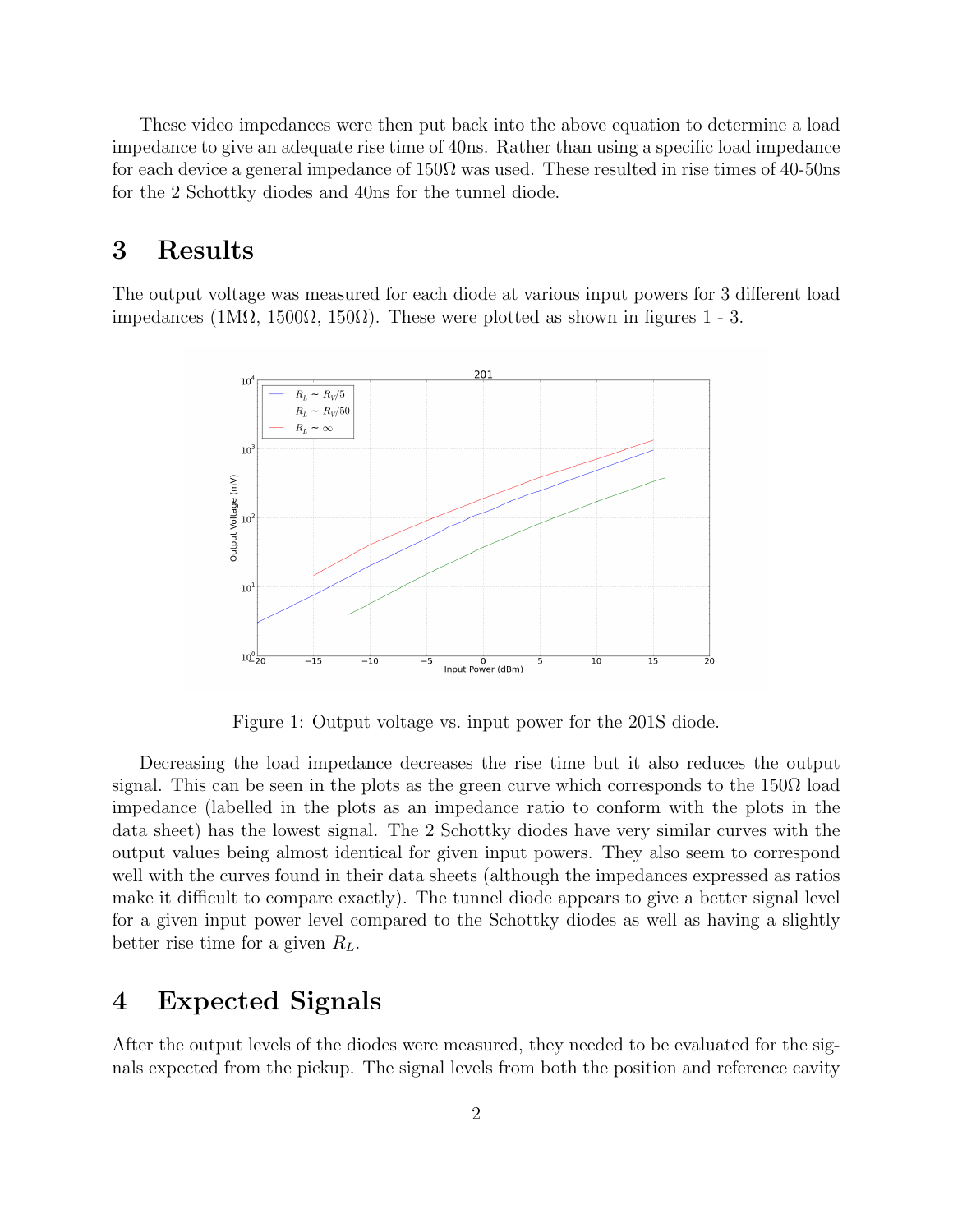

Figure 2: Output voltage vs. input power for the 301S diode.



Figure 3: Output voltage vs. input power for the KDT6018 diode.

were calculated for a beam consisting of 100 bunches of 100pC charge separated by 0.667ns. The beam was offset by 1mm which was considered as the maximum displacement, and therefore maximum signal in the position cavity, which would be achieved. The calculated signals for both cavities are shown in the figures below.

One can see that the peak voltage level from the reference cavity, 13V, is much larger than the 4.2V from the position cavity. Both of these voltages are larger than maximum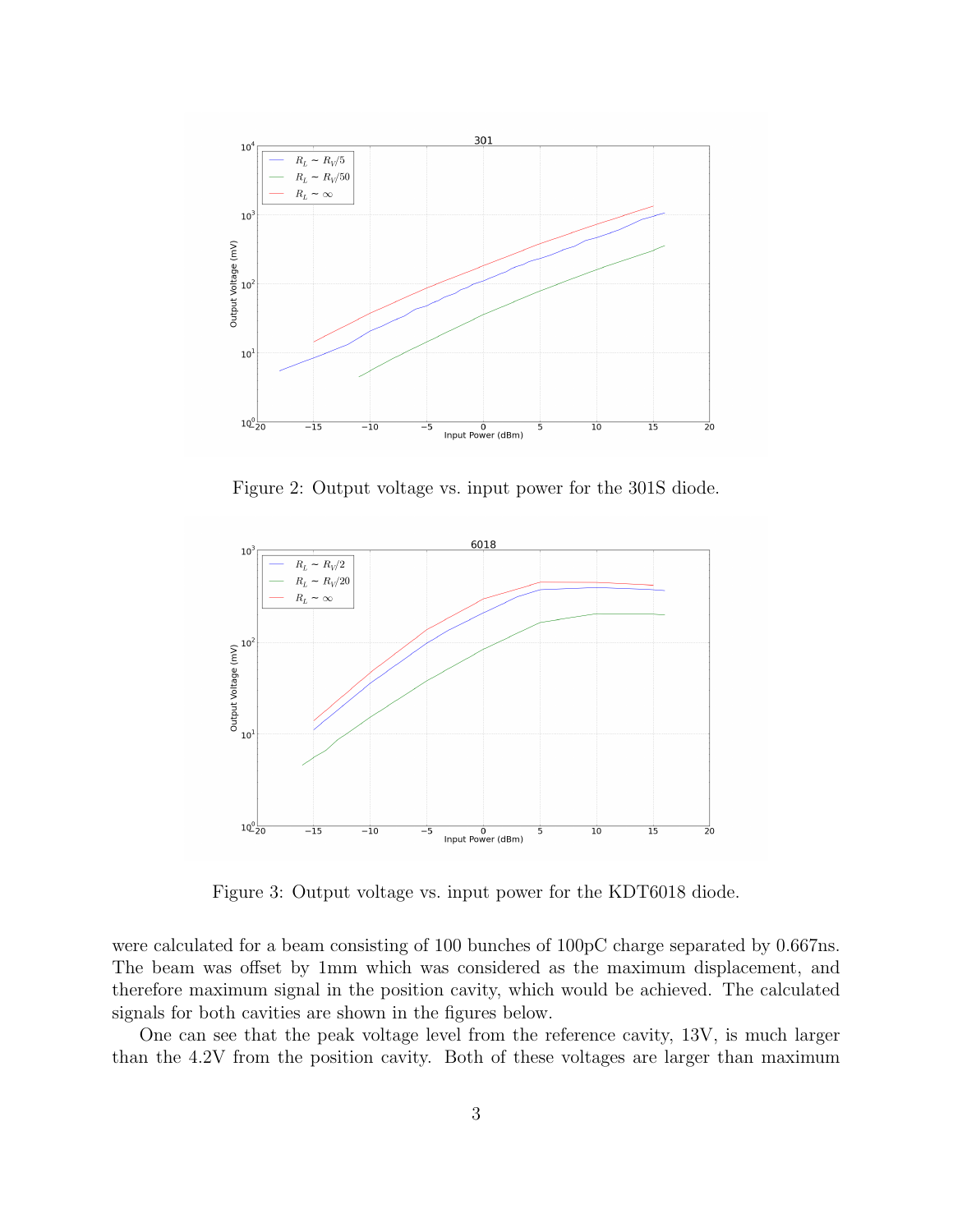

Figure 4: Expected signal from the position cavity.



Figure 5: Expected signal from the reference cavity.

input powers of the the diodes (2.24V for the Schottky diodes and 1.58V for the tunnel). As such, if these diodes are to be used to detect these signals, some attenuation needs to be applied beforehand to bring the input levels below the maximum. For the reference cavity the Schottky diodes require at least -13dBm attenuation to be under the limit and the tunnel needs -16dBm. The position cavity needs -3dBm and -6dBm for the Schottky diodes and tunnel diodes respectively. In addition to this attenuation before the detectors, amplification of the diodes' output signal is required to reasonable level to be able to resolve smaller offsets.

The rise time of the diodes are not a problem here as the signal from the beam train is